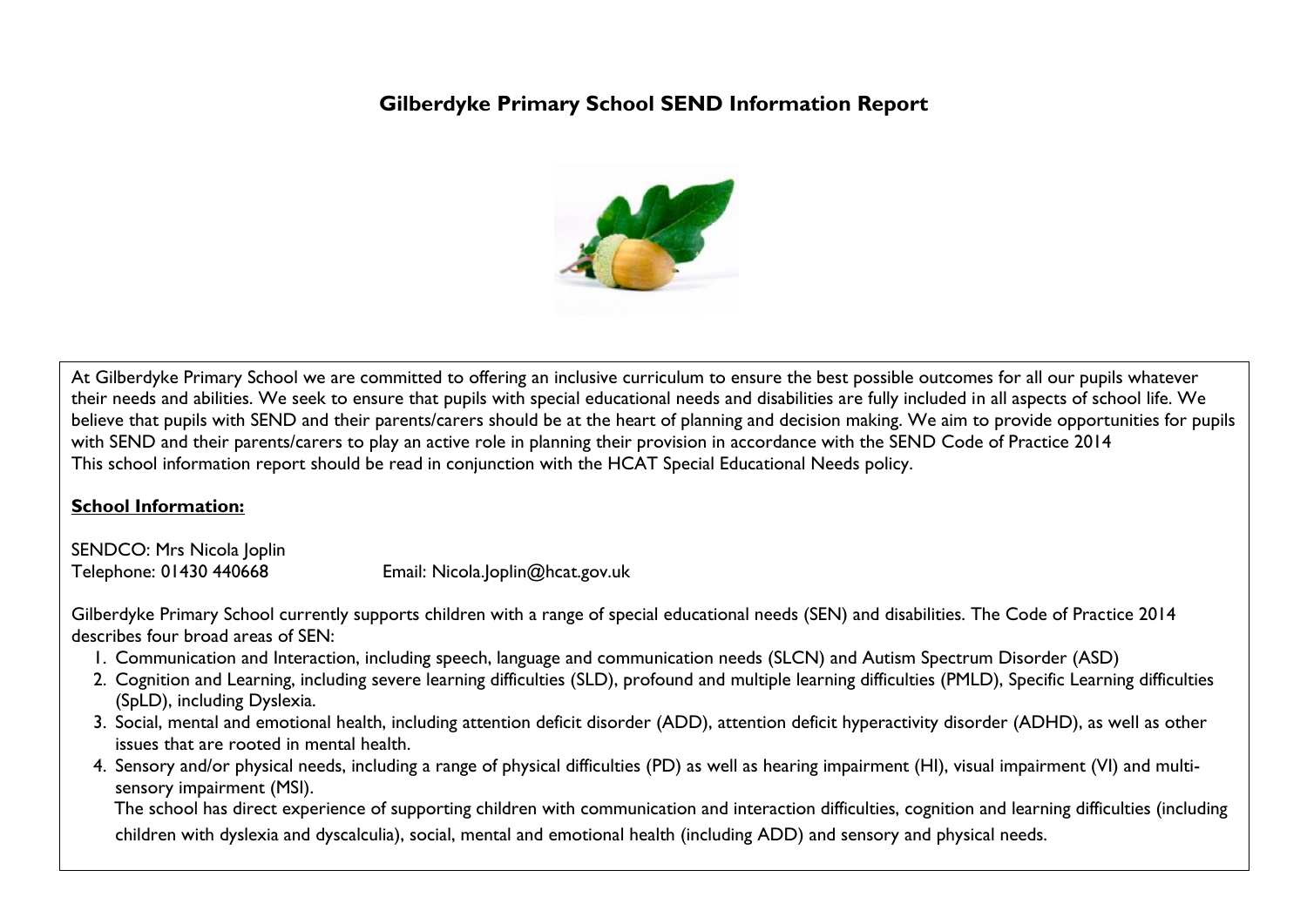### **The aims of our SEND policy and practice are:**

Gilberdyke Primary School is committed to providing an appropriate and high quality education to all the children living in our local area. We believe that all of our children, including those identified as having special educational needs, should have access to a broad and balanced academic and social curriculum. We aim at all times to provide a stimulating, caring environment where children feel safe, valued and happy, and where every individual can be included in all aspects of school life.

#### **Our aims**

- To ensure the new SEND Code of Practice and guidance are implemented effectively across the school.
- To ensure equality of opportunity for, and to eliminate prejudice and discrimination against, children with special educational needs.
- To monitor continually the progress of all pupils, to identify needs as they arise and to provide support as early as possible.
- To provide full access to the curriculum through differentiated planning by class teachers, SENDCo, and support staff as appropriate.
- To provide specific input, matched to individual need, for those pupils recorded as having SEND at all levels.
- To ensure that pupils with SEND are perceived and treated positively by all members of the school community, and that SEND and inclusive provision is positively valued and accessed by staff and parents/carers.
- To involve parents/carers at every stage in plans to meet their child's additional needs.
- To involve the children themselves in planning and in any decision-making that affects them.

### **Identifying pupils with and assessing their needs.**

The school has a system for regularly observing, assessing and recording the progress of **all** children, which is then used to identify children who are not progressing in line with their peers and who may have additional needs.

The school's system includes reference to information provided by:

- Baseline assessment results
- EYFS Framework
- Progress measured against the objectives in the National Curriculum
- National Curriculum descriptors for the end of a key stage
- Progress measured against the P level descriptors
- Independent work produced by the pupil
- Phonic assessment data
- Standardised screening and assessment tools (PIRA)
- End of unit assessments (Effective Maths)
- Observations of social, emotional and mental health development
- An existing EHC plan of SEND

In some cases, outside professionals from health or social services may already be involved with the child and therefore information may be passed onto the school, with parental consent.

If a child's academic or physical progress, social/emotional wellbeing or behaviour becomes a concern, the school has an initial concern monitoring system in place.

Please see Appendix A (attached).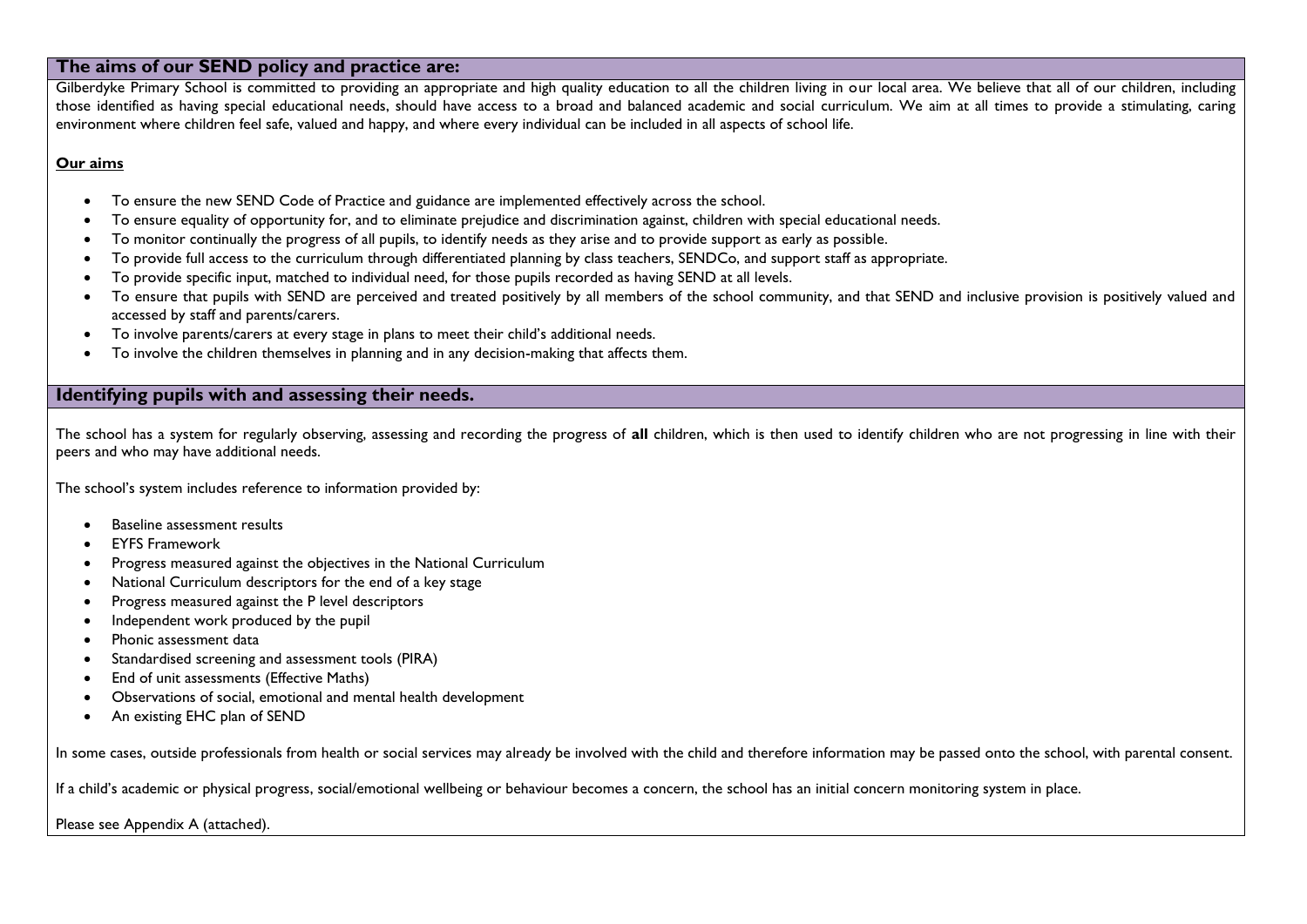| <b>Consultation</b>                                                                                                                                                                                                                                                                                                                                                                                                                                                                                                                                                                                                                                                                                                                                                                                                                                                                                                                                                                                                                                                                                                                                                                                                                                                                                                                                                                                                                                                                                                                                                                                                                                                                                                                                                                                                                                                                                                                                                                                                                                                                                                                                                                                                                                                  |                                                                                                                                                                                                                                                                                                                                                                                                                                                                                                                                                                                                                                                                                                                                                                                                                                                                                                                                                                                                                                                                                                                                                                                                                                                                                                |  |  |
|----------------------------------------------------------------------------------------------------------------------------------------------------------------------------------------------------------------------------------------------------------------------------------------------------------------------------------------------------------------------------------------------------------------------------------------------------------------------------------------------------------------------------------------------------------------------------------------------------------------------------------------------------------------------------------------------------------------------------------------------------------------------------------------------------------------------------------------------------------------------------------------------------------------------------------------------------------------------------------------------------------------------------------------------------------------------------------------------------------------------------------------------------------------------------------------------------------------------------------------------------------------------------------------------------------------------------------------------------------------------------------------------------------------------------------------------------------------------------------------------------------------------------------------------------------------------------------------------------------------------------------------------------------------------------------------------------------------------------------------------------------------------------------------------------------------------------------------------------------------------------------------------------------------------------------------------------------------------------------------------------------------------------------------------------------------------------------------------------------------------------------------------------------------------------------------------------------------------------------------------------------------------|------------------------------------------------------------------------------------------------------------------------------------------------------------------------------------------------------------------------------------------------------------------------------------------------------------------------------------------------------------------------------------------------------------------------------------------------------------------------------------------------------------------------------------------------------------------------------------------------------------------------------------------------------------------------------------------------------------------------------------------------------------------------------------------------------------------------------------------------------------------------------------------------------------------------------------------------------------------------------------------------------------------------------------------------------------------------------------------------------------------------------------------------------------------------------------------------------------------------------------------------------------------------------------------------|--|--|
| Arrangements for consulting with parents of children with SEND and involving<br>them in their child's education                                                                                                                                                                                                                                                                                                                                                                                                                                                                                                                                                                                                                                                                                                                                                                                                                                                                                                                                                                                                                                                                                                                                                                                                                                                                                                                                                                                                                                                                                                                                                                                                                                                                                                                                                                                                                                                                                                                                                                                                                                                                                                                                                      | Arrangements to consult with young people with<br><b>SEND and how we involve them in their education</b>                                                                                                                                                                                                                                                                                                                                                                                                                                                                                                                                                                                                                                                                                                                                                                                                                                                                                                                                                                                                                                                                                                                                                                                       |  |  |
| At GPS we are firm believers that a parent knows their child the best and therefore we encourage parental<br>involvement throughout their child's learning journey as much as possible. Close contact is maintained in order<br>to ensure all stake-holders are aware of a child's targets, achievements and areas of development.<br>If a child is not making the expected amount of progress, the class teacher/SENDCo may get in touch with the<br>child's parents/carers to discuss the possible intervention strategies that could be put in place: the child would<br>then be placed on a monitoring list, with the parent's consent.<br>If a child continues not to make the required progress, a conversation between the parents, teacher and<br>SENDCo would then take place, at which it would be recommended that the child be placed on the SEND<br>register.<br>Once a child has been identified as SEND:<br>• Staff and parents/carers will work together to support pupils identified as having additional needs.<br>Parents/carers will be involved at all stages of the education planning process. The class teacher will meet<br>$\bullet$<br>with all parents/carers whose children are recorded as having additional needs. The SENDCo will attend<br>this meeting if the school or the parent thinks this is appropriate.<br>At review meetings with parents/carers we always make sure that the child's strengths, as well as<br>weaknesses, are discussed. We give parents/carers the opportunity to play an active role in their children's<br>education.<br>• SPs and annual reviews will be copied and sent to parents/carers after meetings.<br>Parents/carers evenings provide regular opportunities to discuss concerns and progress. Parents/carers are<br>$\bullet$<br>able to make other appointments on request.<br>Regular communication between school and home will ensure that concerns are promptly acted upon.<br>Where this has not happened, however, parents/carers are able to make a complaint by contacting the Head<br>Teacher or, if this fails to resolve the issues, the governing body. Our complaints procedures, available from<br>the school office, sets out the steps in making a complaint in more detail. | The child/young person is involved (as appropriate) at every stage of the<br>'assess, plan, do, review' process:-<br>(i) At the initial assessing and planning stage in order to support a<br>person-centred approach, the child/young person's wishes and<br>aspirations are taken into consideration, along with the<br>outcomes they seek and the support they need to achieve<br>them. These discussions enable individuals to feel that they have<br>more control over decisions about their support.<br>(ii) A 'child friendly' section is included in the SP (which is shared<br>with the child/young person) so that they are able to<br>understand all aspects of their support.<br>(iii) At least once annually, the child is asked to consider, 'What has<br>worked well?' and 'What could work better?' This helps the<br>teacher plan the best route of support for the following<br>term/year.<br>The child/young person is able to discuss any aspect of their provision in<br>a number of ways:-<br>During circles.<br>$\bullet$<br>Informally with their class teacher on a regular basis.<br>1:1 with a support assistant or the Pastoral Lead.<br>Where appropriate, the child/young person will attend a<br>more formal meeting to review their progress and<br>provision. |  |  |
| • The SENDCo's name and email address is on the school website for parents to contact directly.                                                                                                                                                                                                                                                                                                                                                                                                                                                                                                                                                                                                                                                                                                                                                                                                                                                                                                                                                                                                                                                                                                                                                                                                                                                                                                                                                                                                                                                                                                                                                                                                                                                                                                                                                                                                                                                                                                                                                                                                                                                                                                                                                                      |                                                                                                                                                                                                                                                                                                                                                                                                                                                                                                                                                                                                                                                                                                                                                                                                                                                                                                                                                                                                                                                                                                                                                                                                                                                                                                |  |  |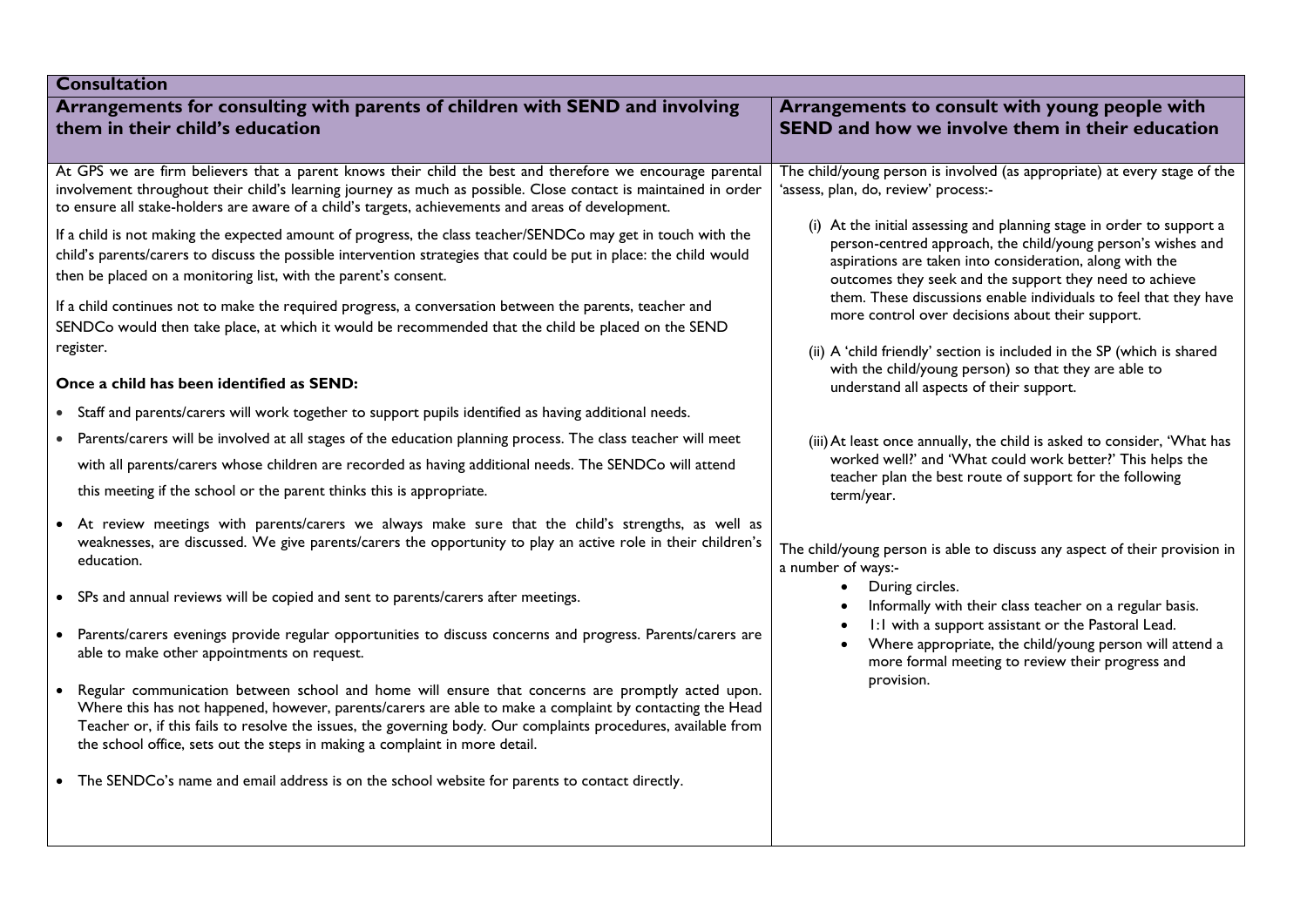#### **Assessing and reviewing children's progress towards outcomes is:**

#### *How do we work with parents in doing this?*

Where a child is identified as having SEND, schools should take action to remove barriers to learning and put effective special educational provision in place. This SEND support should take the form of a four-part cycle- known as the Graduated Response;

- Assess
- Plan
- $D<sub>0</sub>$
- Review

At Gilberdyke Primary School, we use a support plan system, as a guide to work through this cycle.

This is an ongoing process and not limited to more formal SEN reviews which are carried out termly.

The class teacher will work with the SENDCO to carry out a clear analysis of the child's needs. This will draw on:

- The teacher's assessment and experience of the child
- Their previous progress and attainment or behaviour
- Other teachers' assessments, where relevant
- The individual's development in comparison to their peers and national data
- The emotional and social needs of the child
- The communication and interactions of the child
- Any sensory or physical needs
- The views and experience of parents
- The child's own views
- Advice from internal HCAT support services and external support services, if relevant

The class teacher then shares any previous progress and attainment successes with the SENDCo and Parents/Carers, before the work together to draw up another set of short, measurable targets, at termly support plan meetings.

### **Arrangements for supporting children and young people in moving between phases of education**

The school has a number of transition arrangements in place to ensure the transition for all children with SEND is as stress-free as possible.

- Children have a number of meetings with their new teacher, before the move takes place.
- The children take their SP folders up to their new class/school, to reassure them that their needs will continue to be met.
- ASAs follow the children with statements/EHCs up to their next class (internal move)
- ASAs will be part of transitional visits (external move).
- Where there are a number of children with specific needs in a class, the class teacher may move year groups with them, for continuity.
- SENDCo/current class teacher/SEND Administrator will attend secondary school visits with the child and their parents (if required) to ensure the transition is as smooth as possible.
- Children select 2 peers that they would like to be placed with in their next class (if moving into a mixed age/split class).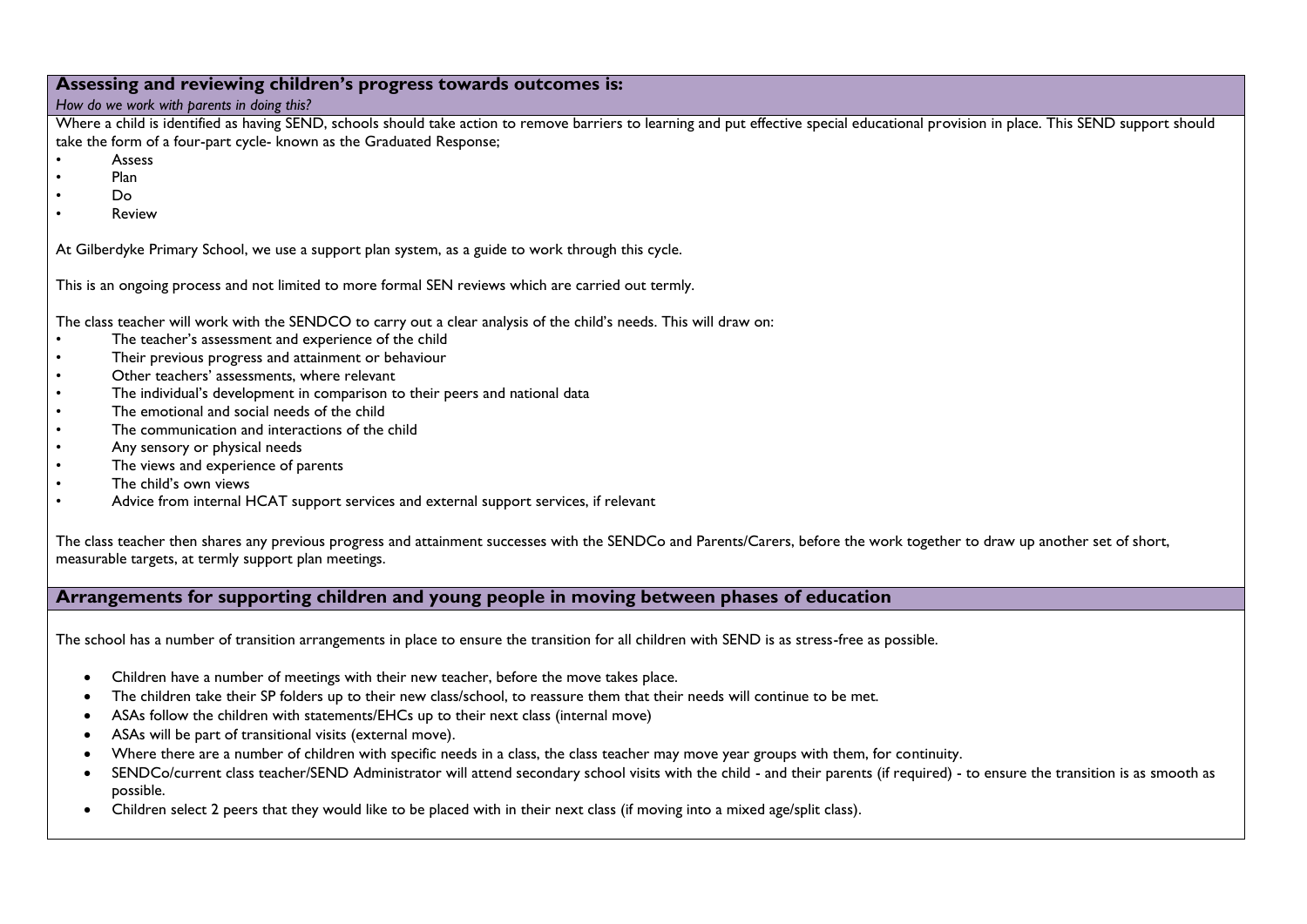The previous support records will follow the children up to their next classes and SP handover meetings are arranged between the teachers, to ensure the move is seamless. Moving up week (in the Summer term), allow the children time to meet and work with their new class teacher and teaching assistants, before the new year commences. KS2 pupils with SEND have additional introductory sessions to their new secondary schools, to ensure the move is as comfortable as possible. All data regarding the levels of the children are passed up the next class teacher.

### **The school's approach to teaching children and young people with SEND**

At Gilberdyke Primary School, all children benefit from 'Quality First Teaching': this means that teachers expect to assess, plan and teach all children at the level which allows them to make progress with their learning. In addition, we implement some focused interventions to target particular skills.

At our school we a lucky enough to have a good number of ASAs (Achievement Support Assistants) who work throughout the school. ASAs can be assigned to a particular class (if there is a high need) and in these instances it is the class teacher's responsibility to direct the ASA, to support/extend children's learning, as they see fit. ASAs can also be assigned to support specific children: these children often have an EHCP in place and may require 1:1 support throughout the day, for a number of different reasons. ASAs often lead intervention sessions, both in and out of the classroom to support small groups or individuals. These interventions may include:-

- Literacy/Numeracy support
- Reading fluency and Reading comprehension
- Spelling/Phonics support
- Socially Speaking/Friendships group support
- Speech and Language support
- **Other**

Teachers may also set specific targets based on the children's SPs, during lessons. Depending on the needs of the child, staff may also: use coloured overlays; coloured whiteboards; larger/smaller lined or squared paper; enlarged font and/or use voice recorders/electronic readers to support learning. Pre-teaching may also be used to prepare children for a lesson.

**Adaptations made to the curriculum and the learning environment of children and young people with SEND** *Including additional support for learning and equipment and facilities to support children*

Many children with SEND require adaptations to be made to the curriculum and environment to support their learning. We work hard to ensure all teachers differentiate their teaching to meet the needs of the children in their class. This is done in a number of ways:

- Practical, multi-sensory resources are used to support the more tactile learners;
- Quiet spaces provide relief from the noise of the classroom for those children with sensory needs;
- Headphones can be used to help a child concentrate;
- Individual tables can be used to allow a child to spread out and take ownership of their area
- Changes to timetable can be used to provide stimulation breaks
- Room allocation is taken into consideration at the beginning of each year to ensure pupils have appropriate breakout spaces
- Additional processing time, preloading/pre-teaching and catch up time give learners a chance to consolidate their understanding
- Additional support groups (peer and teacher/ASA) within the classroom, are used to encourage conversations and idea sharing
- ASAs are used to support 1:1 and/or in classrooms, where required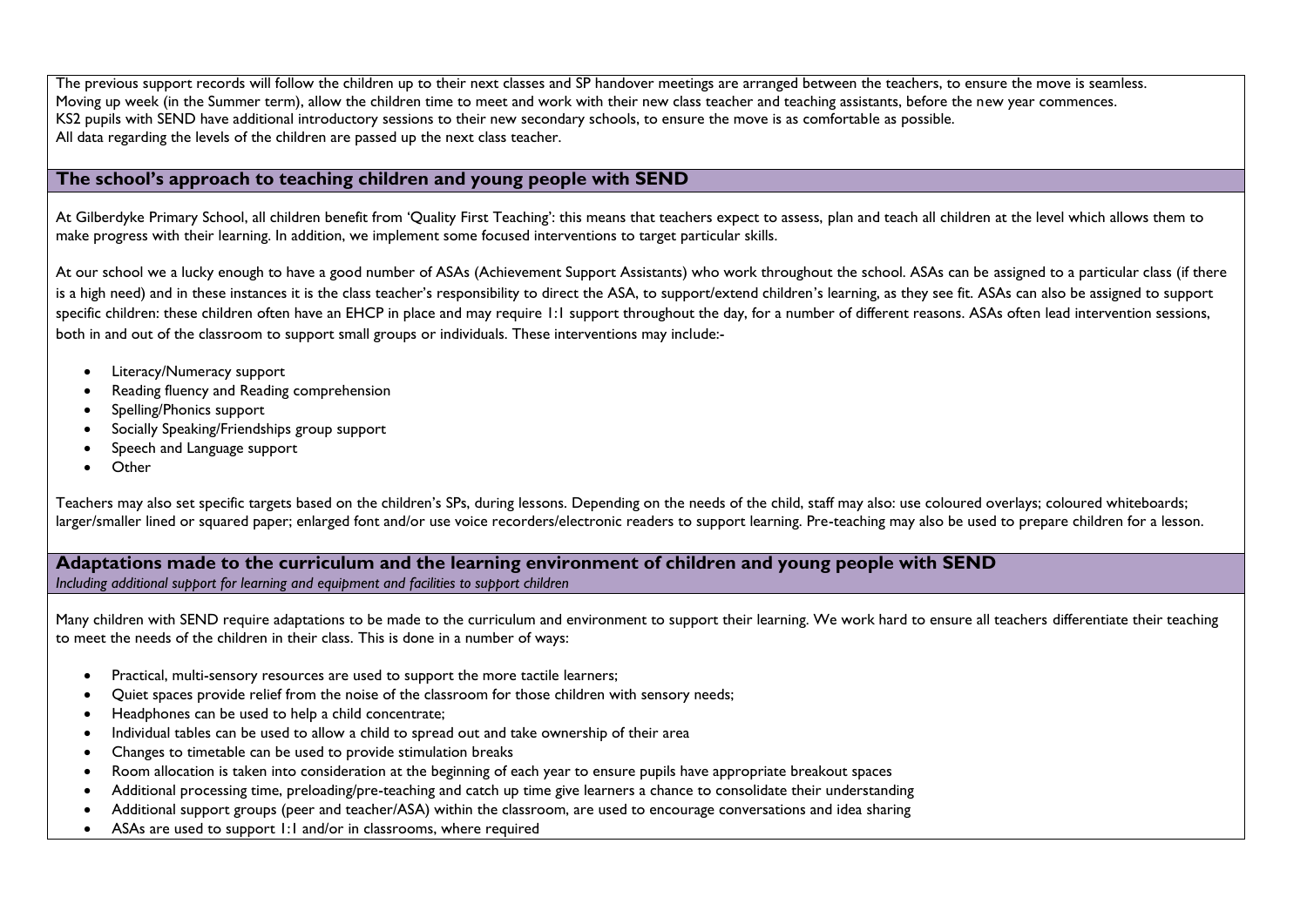ICT tools, such as readers and computers, allow some SEND children to maintain pace within the lesson

#### **Expertise of staff**

*Including the expertise and training of staff to support pupils with SEN and how expertise will be secured*

SENDCO –

Nicola Joplin, the SENDCo at Gilberdyke Primary School has 13 years teaching experience and has worked in the role of SENCO for 6 years. She is currently not class based and therefore has an allocated 3 days per week to manage SEN provision.

Training -

In-service training and individual professional development is regularly arranged in order to match any additional needs and inclusion issues, as part of the school's overall development plan. The SENDCo runs a staff meeting once per half term to ensure all staff are as up to date as possible on any new matters and provide additional CPD. In addition, the SENDCo also distribute a monthly SEND newsletter, which contains key information and SEND CPD opportunities.

Staff seek training from outside support agencies, when necessary, including outreach and transitional support (see local offer for list of external agencies), to allow them to provide the best possible outcomes for the children in their class. Existing training already undertaken, including safeguarding and emergency first aid (all staff). Furthermore, in the last academic year, staff have been trained in identifying and supporting specific learning difficulties, such as dyslexia; supporting children with ACEs; children and young people's mental health; supporting handwriting and precision teaching.

We have a team of experienced teaching assistants, including I higher level teaching assistant (HLTAs) who are trained to deliver SEN provision across the school.

### **Evaluating the effectiveness of SEN provision**

Regular data collection tracks the progress of all children, including those with SEND. Where a pupil is not making sufficient progress, a monitoring system is in place to support and evaluate the child's progress.

All children with identified SEND have a Support Plan in place. This is used to clarify for the child, parents and teachers, the individual's SMART targets and is reviewed on a termly basis. We ensure that this is a working document, which changes frequently, to support the needs of each individual.

Progress to parents is fed back: at parent evenings; in reports and at SEND meetings, on a regular basis.

ASAs also regularly feedback to the SENDCo regarding the success of interventions. They will then work together to make any adjustments needed to that intervention to ensure it is having the best possible impact.

SENDCo has also recently started to attend meetings with the THRIVE lead and Pastoral Support Lead to ensure SEMH targets being focused upon in their sessions, matches those being addressed through their Support Plan.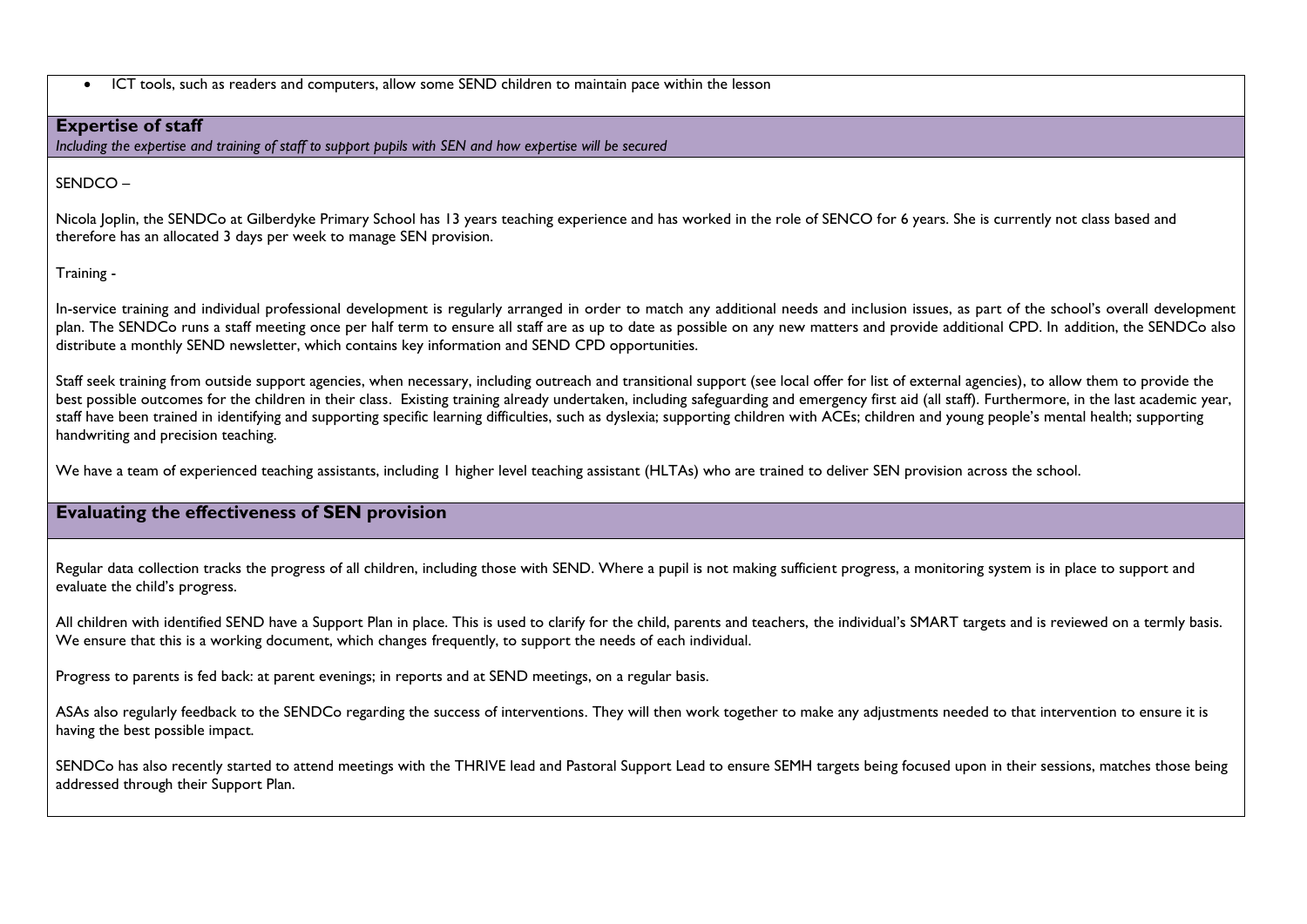### **How are children and young people with SEN enabled to engage in activities available with children and young people in the school who do not have SEND?**

At Gilberdyke Primary School will endeavour to:

- Ensure that disabled pupils are not placed at a substantial disadvantage compared to other pupils who are not disabled.
- Make sure that the curriculum includes issues of disability, difference and valuing diversity.
- Work closely with disabled parents/carers of children within the school to ensure they are fully included in parent/carer activities.

As our school is all on one level and the majority of classrooms have an external door, children with any physical disabilities are able to move around freely with their peers. If a child with a physical disability is going on a trip, they would be given 1:1 support by an ASA, as required.

All of our extra-curricular activities and school visits are available to all our pupils, including our before-and after-school clubs. All pupils are encouraged to go on our residential trip(s) and all pupils are encouraged to take part in sports day/school plays/special workshops. No pupil is ever excluded from taking part in these activities because of their SEN or disability.

**Support for improving emotional and social development.**  *(include pastoral support arrangements and listening to the views of parents and carers.)*

Gilberdyke Primary School strives to support children with their emotional and social development both in and out of the classroom. As a school, we work hard to ensure our curriculum provides a broad and balanced approached to teaching social and personal development, through a rigorous PSHCE and RE curriculum. The school has adopted a restorative approach to working and therefore, we pride ourselves on the development of relationships and being part of an inclusive environment. Children are given a voice, circles provided opportunities to learn about one another and trust is developed between peers and staff.

In addition to the work the children do in class, Gilberdyke Primary School offers a number of additional support services for children with additional social and emotional needs, including;

THRIVE sessions Friendship groups Lego Therapy Socially Speaking Group Attachment/Bereavement Sessions Daily Check-ins

The school has a Pastoral Support Lead (EWO), Megan Patterson, who is available on a daily basis to run small groups sessions, 1:1 sessions and hold circles to support children with their social and emotional development.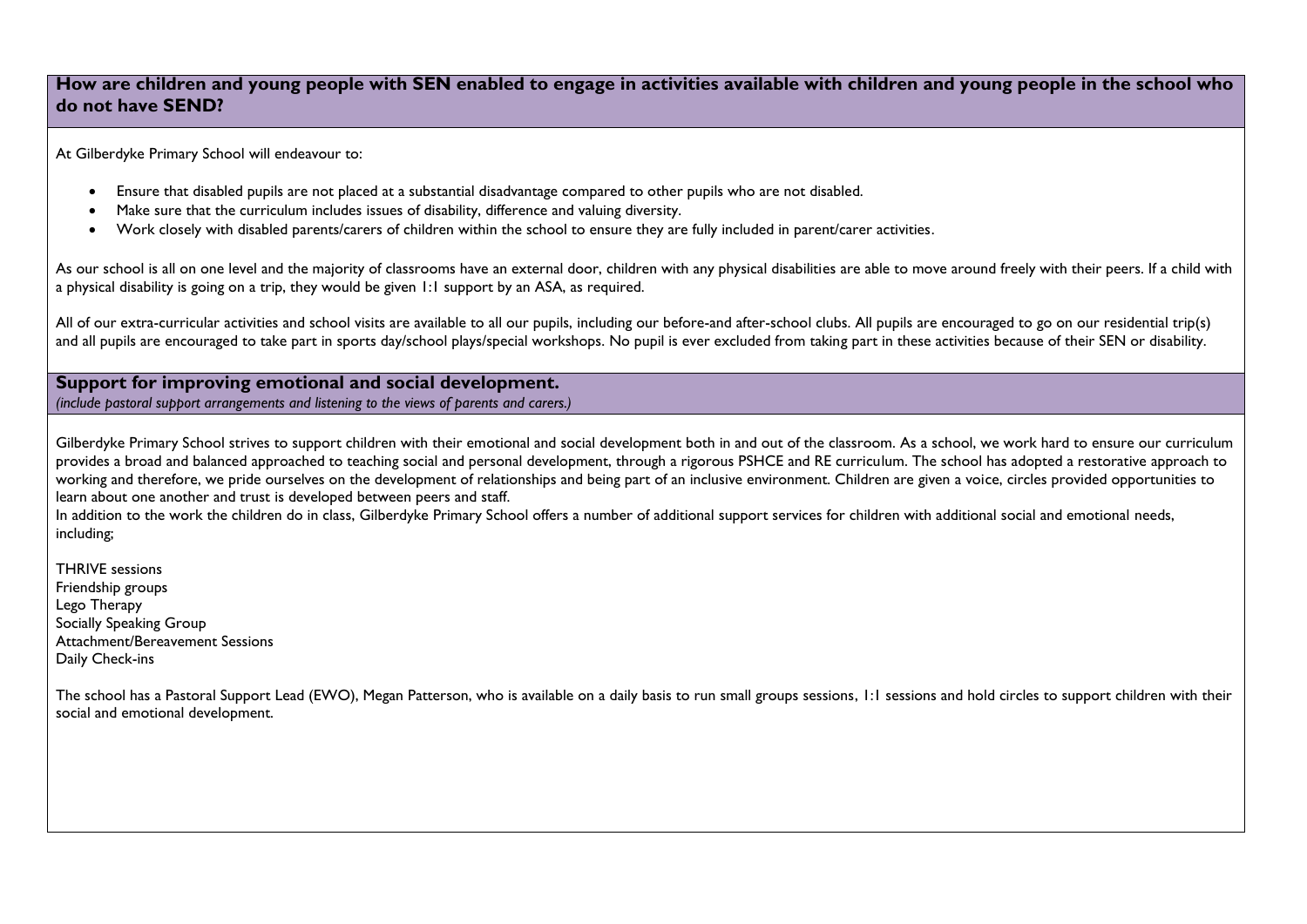### **Working with other agencies**

If any additional advice or support is required to support a child on the SEND register, the class teacher/SENDCo may decide, with parental approval, that it is necessary to refer to one of the following external agencies -

- Speech or Physical Therapy (SaPTs)
- Speech Therapy (Bridge S&L)
- Children And Mental Health (CAMHS)
- Educational Psychology and Behaviour (East Riding Children's Team)
- Educational Psychology (Applied Psychologies)
- School Nurse
- Occupational Therapy/ Physiotherapist
- Social Services
- Educational Service for Physical Disability

#### REFERAL TO THE EDUCATIONAL PSYCHOLOGIST

As each school can only be delegated a small number of Educational Psychologist hours per year, priority is given using the following criteria:

- When a pupil is at risk of exclusion
- When there are safeguarding/child protection issues
- When a statutory assessment is required
- When a pupil has particular needs which are difficult to identify

#### SCHOOL REQUEST FOR A STATUTORY ASSESSMENT

For a child who is not making appropriate progress, despite a period of support given by the school, and in agreement with the parents/carers, the school may request that the LA makes a statutory assessment in order to determine whether it is necessary to make an Educational Health Care Plan.

The school is required to submit evidence to the LA whose weekly Moderation of Assessments Panel makes a judgment about whether or not the child's needs can continue to be met from the resources normally available to the school. This judgment will be made using the LA's current criteria for making a statutory assessment. The process of assessment will take no longer than 14 weeks. Planning, provision, monitoring and review processes continue as before, while awaiting the outcome of the request.

If a child is granted a statutory assessment, an Educational Health Care Plan (EHCP) would be drawn up to ensure additional provision is in place to best support the child, and break down their personal annual targets.

### **Contact details for Support Services for Parents and Carers**

Please see - Appendix B (attached)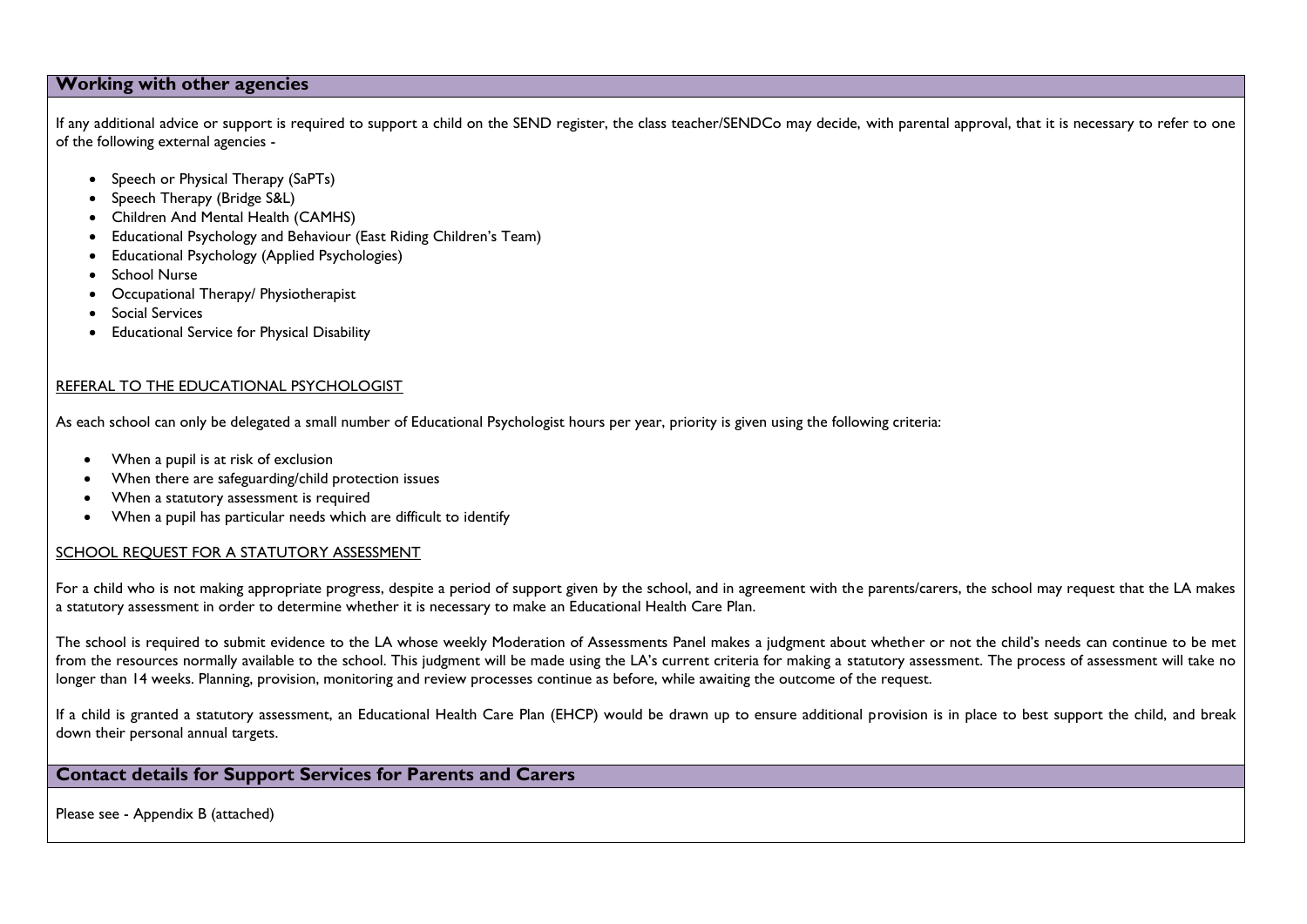### **The local authority offer and what we contribute as a school**

Local authorities were required by the Government to set out and publish a 'local offer' by September 2014. The purpose of the 'local offer' is to provide clear accessible information about what services are available in the area for parents, children and young people aged 0 – 25 with Special Education Needs and Disability (SEND).

This is part of the SEND reform bill, which:

 Aims to transform the way children, young people and their families can access services and achieve their aspirations, includes information about Education, Health, Social Care, Community and Voluntary Sector, Housing, Transport etc.

Makes clear the options that are available at a community level right through to specialist and targeted services for children and young people with more complex needs.

#### **HOW CAN I ACCESS LOCAL OFFER INFORMATION?**

**By telephone: Email:** Ring the FISH team on (01482) 396469  $\frac{f_{\text{ish}}(Q_{\text{eastriding.}g_{\text{OV.}uk})}{f_{\text{ish}}}$ 

By email: **http://eastridinglocaloffer.org.uk/**

#### **Complaints about SEN provision**

Complaints about SEN provision within the school are first dealt with by the SENCo (Mrs Nicola Joplin) during arranged meetings. If you have any concerns or complaints you should firstly seek a meeting with the SENCo.

Where a satisfactory conclusion cannot be reached, the parent can then make an appointment to see the Head Teacher (Mrs Melissa Shirley) during which further information can be exchanged and procedures altered as appropriate. If a satisfactory conclusion still cannot be reached, then the Governing body must become involved.

Review Date: January 2022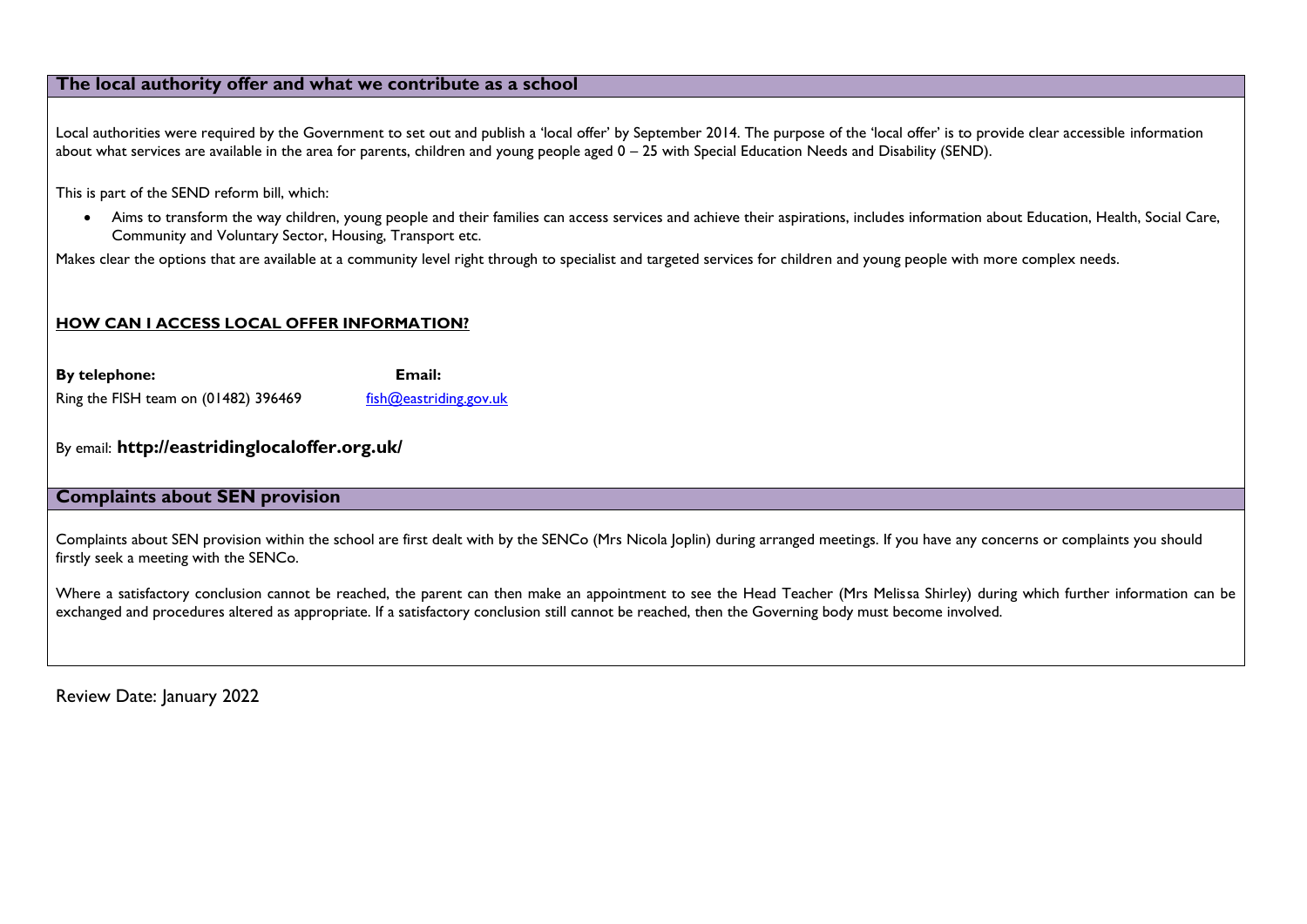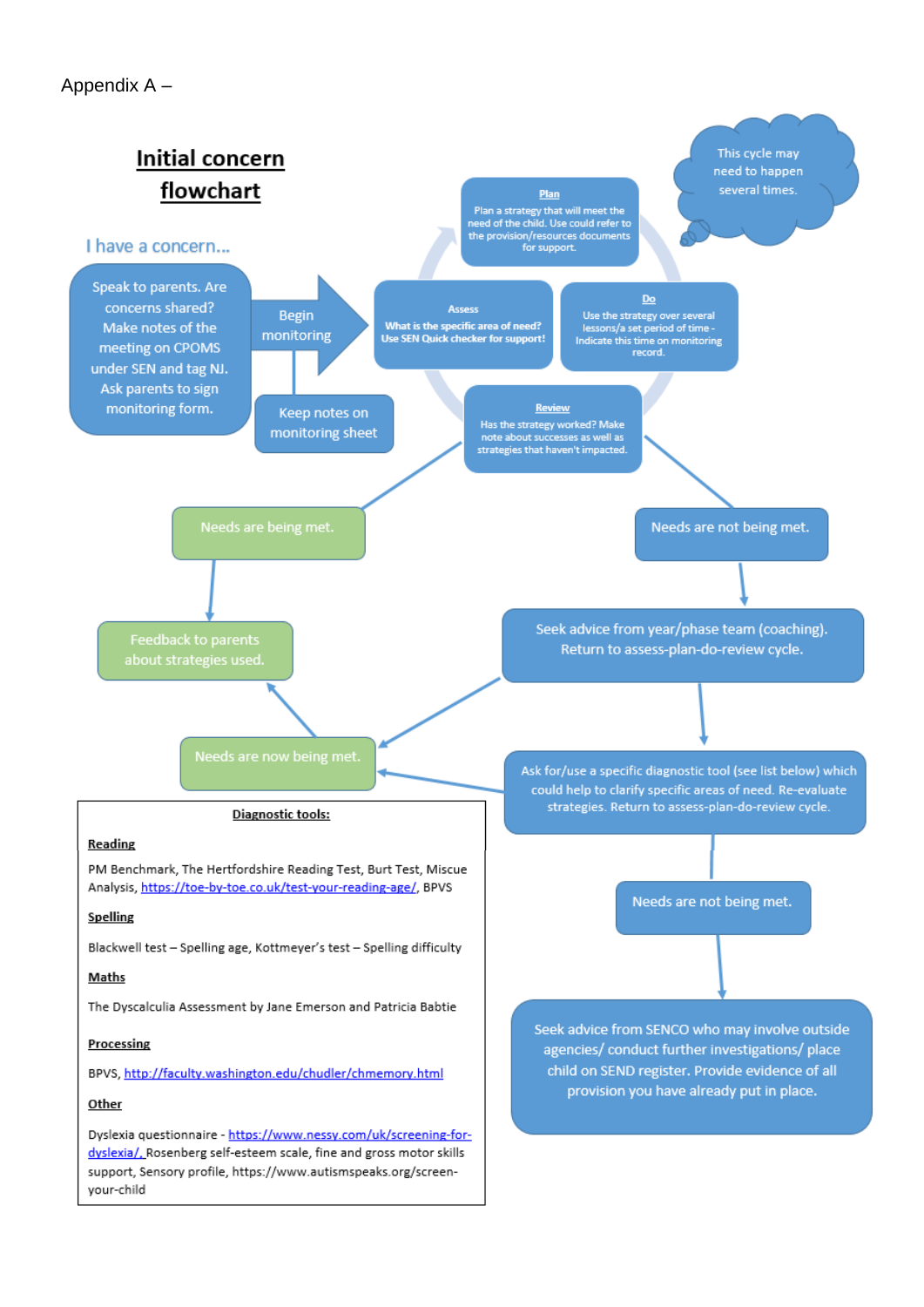# Appendix B –

Contact details for the support services listed below can be found on the East Riding Local Offer website:

<http://eastridinglocaloffer.org.uk/>

## Telephone: 01482 396469

| <b>External Agency</b>                                                   | <b>Objectives/Purpose</b>                                                                                                                                                                                                        | <b>Commissioning process</b>                                                                                                                                                                                                                                                                                                                                                                                         | <b>Cost</b>                                                                                                                                                                                                                                                                                                                                                        |
|--------------------------------------------------------------------------|----------------------------------------------------------------------------------------------------------------------------------------------------------------------------------------------------------------------------------|----------------------------------------------------------------------------------------------------------------------------------------------------------------------------------------------------------------------------------------------------------------------------------------------------------------------------------------------------------------------------------------------------------------------|--------------------------------------------------------------------------------------------------------------------------------------------------------------------------------------------------------------------------------------------------------------------------------------------------------------------------------------------------------------------|
| <b>Educational</b><br><b>Psychology</b>                                  | To support parents, carers and<br>staff working with children and<br>young people to understanding<br>more clearly their needs in<br>order to plan the best way to<br>help them make progress.                                   | Following an initial discussion between<br>the Educational Psychologist and the<br><b>Special Educational Needs</b><br>Coordinator (SENCo), the parent or<br>carer would then be asked to sign a<br>Request for Involvement form which<br>would be sent to the Educational<br>Psychologist.                                                                                                                          | No cost                                                                                                                                                                                                                                                                                                                                                            |
| <b>Inclusion</b><br><b>Practitioners</b>                                 | To provide schools with a<br>specialist knowledge,<br>understanding and training of<br>how to best support pupils with<br>a diagnosis of an Autism<br>Spectrum Conditions and/or<br>speech, language and<br>communication needs. | The school SENCo would initially have<br>a conversation with their link<br>Educational Psychologist. This would<br>always be done with the full consent of<br>the pupil's parent/carer. If, after<br>speaking with the link educational<br>psychologist, it is agreed that the<br>Inclusion Practitioner could provide the<br>support needed, the link Educational<br>Psychologist would submit a formal<br>request. | No cost                                                                                                                                                                                                                                                                                                                                                            |
| Primary<br><b>Behaviour</b><br><b>Support Team</b>                       | To provide a specialist<br>knowledge, understanding and<br>training in order to support<br>schools in meeting the needs<br>of pupils with social, emotional<br>and behavioural difficulties.                                     | After discussion with parents, a referral<br>form would be submitted by the school.                                                                                                                                                                                                                                                                                                                                  | For local authority<br>maintained<br>primary schools,<br>the services<br>provided by the<br><b>Behaviour</b><br>Support Team are<br>provided through<br>de-delegated<br>budget.<br>Primary<br>academies and<br>secondary<br>schools purchase<br>the service<br>through a Service<br>Level Agreement<br>or on a pay-as-<br>you-go basis.<br>Approx. £240 per<br>day |
| <b>The Sensory</b><br>and Physical<br>Teaching<br><b>Service (SaPTS)</b> | Educational provision for<br>children and young people with<br>hearing, vision or physical<br>difficulties.                                                                                                                      | Referrals to the service can be made<br>in the following ways:<br>Deaf children are referred by a<br>٠<br>Paediatric Audiologist<br>Children with a Vision<br>٠<br>Impairment are referred by health<br>services and schools (with                                                                                                                                                                                   | No Cost at the<br>point of delivery                                                                                                                                                                                                                                                                                                                                |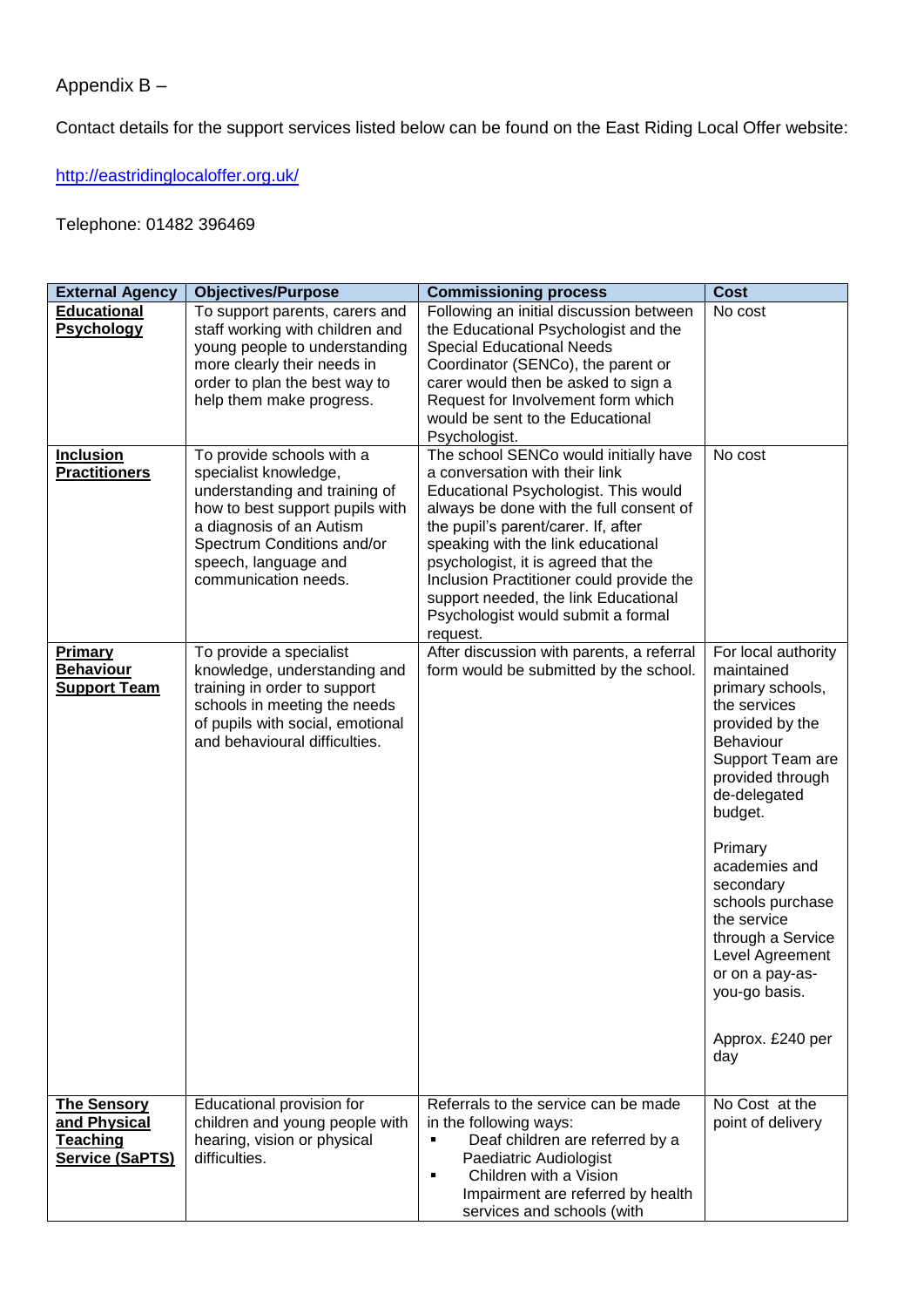|                                                                                                                           |                                                                                                                                                         | medical information)<br>Children with a Physical<br>٠<br>Disability are referred by schools<br>(with medical information)<br>Parental consent and evidence of a<br>medical diagnosis is required in all<br>cases, then a further educational<br>assessment will be carried out.                                                                                                                                                                                 |                                                                                   |
|---------------------------------------------------------------------------------------------------------------------------|---------------------------------------------------------------------------------------------------------------------------------------------------------|-----------------------------------------------------------------------------------------------------------------------------------------------------------------------------------------------------------------------------------------------------------------------------------------------------------------------------------------------------------------------------------------------------------------------------------------------------------------|-----------------------------------------------------------------------------------|
| <b>Community</b><br>Children's<br><b>Nursing Service</b>                                                                  | Provides nursing care for<br>children & young people aged<br>$0 - 18$                                                                                   | Parents/carers can self- refer to the<br>service through the Single Point of<br>Access administration team.<br>Children can also be referred by the<br>school once their needs have been<br>identified via fax/electronic completion<br>of the referral form.                                                                                                                                                                                                   | No Cost                                                                           |
| Barnardo's<br><b>Occupational</b><br><b>Therapy and</b><br><b>Sensory</b><br><b>Integration</b><br><b>Therapy Service</b> | The service supports children<br>and young people identified<br>with having sensory processing<br>difficulties                                          | Access to the service is through the<br>completion of a referral form but<br>families can self-refer. There is also an<br>initial enquiry form to ensure that the<br>therapy is suitable.                                                                                                                                                                                                                                                                       | There is a cost for<br>assessment,<br>training and<br>subsequent<br>intervention. |
| <b>Integrated</b><br>Paediatric<br><b>Therapy Service</b>                                                                 | Provides support for families<br>and schools and consists of:<br>Speech and Language<br>Therapists, Occupational<br>Therapists and<br>Physiotherapists. | Speech and Language Therapy<br>referrals are accepted by Health<br>Visitors, GP's, Consultants,<br><b>Educational Practitioners and</b><br>parents/carers.<br>This requires the completion of a<br>referral form<br>Physiotherapy referrals are accepted<br>from GP's, Consultants, Community<br>Doctors and other allied health<br>professionals.<br>Occupational Therapy accepts medical<br>referrals from GP's, Consultants and<br><b>Community Doctors.</b> | No Cost                                                                           |
| <b>Social</b><br><b>Communication</b><br><b>Difficulties</b><br>(SCD) Panel                                               | Provides a consultation and<br>diagnostic service for Autism<br><b>Spectrum Conditions</b>                                                              | The Panel accepts referrals for<br>assessment from Paediatricians.<br><b>Educational Psychologists and Speech</b><br>and Language Therapists. If a child is<br>under 5 and involved with the Portage<br>service they also accept referrals from<br>their Portage worker.<br>Parents are required to sign a consent<br>form.<br>A specialist report also needs to be<br>submitted to the Panel with the<br>consent form.                                         | No Cost                                                                           |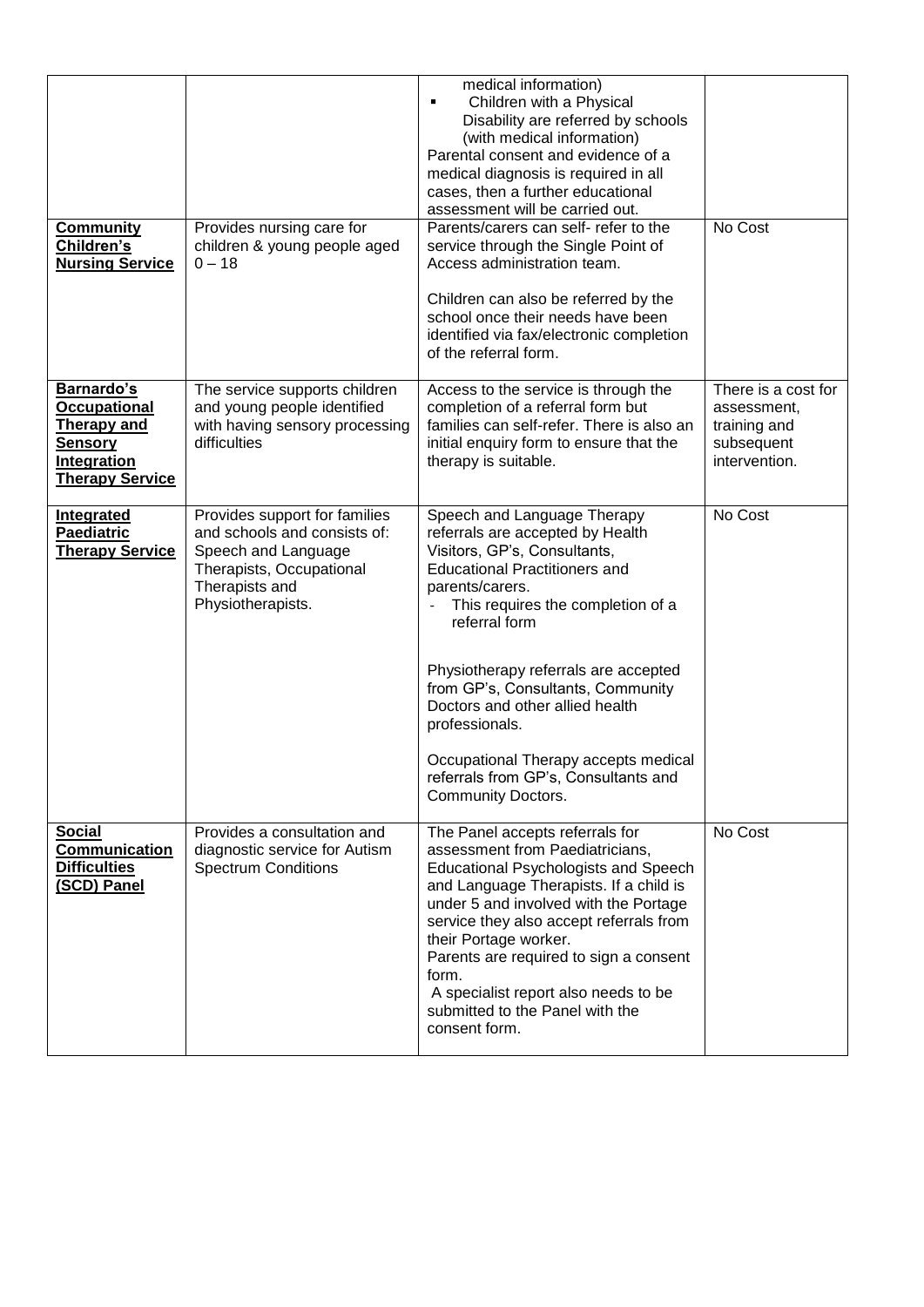| <b>Speech and</b><br>Language<br><b>Therapy Service</b>                                                                                  | Assessment, advice and<br>treatment (if appropriate) is<br>provided for children with:<br>Delayed speech, language<br>or communication skills<br>Complex needs<br>٠<br>Specific Speech and<br>٠<br>language impairment<br><b>Dysfluency</b><br>٠<br><b>Cleft Palate</b><br>٠<br>Hearing Impairment<br>٠<br><b>Physical Disability</b><br>٠<br>Autism<br>٠<br><b>Learning Difficulty</b><br>٠<br>Eating and drinking<br>difficulties | Speech and Language Therapy<br>referrals are accepted by Health<br>Visitors, GP's, Consultants,<br><b>Educational Practitioners and</b><br>parents/carers. Referral forms and<br>initial screening tests required before a<br>child is registered. | No Cost |
|------------------------------------------------------------------------------------------------------------------------------------------|-------------------------------------------------------------------------------------------------------------------------------------------------------------------------------------------------------------------------------------------------------------------------------------------------------------------------------------------------------------------------------------------------------------------------------------|----------------------------------------------------------------------------------------------------------------------------------------------------------------------------------------------------------------------------------------------------|---------|
| <b>Child and</b><br><b>Adolescent</b><br><b>Mental Health</b><br><b>Services</b><br>(CAMHS)                                              | Specialist CAMHS support<br>children with mental health<br>needs. These services are<br>designed to help with:<br>Mood related disorders such<br>as depression and anxiety<br>Trauma<br>Eating disorders<br>Self harm<br>Assessment and Management<br>of ADHD<br>Psychosis<br>Mental health difficulties<br>associated with a physical<br>health problems                                                                           | A referral form can be completed by:<br>• the family<br>• the young person (if over 16years<br>old)<br>• a health professional working with<br>the child or young person with parental<br>consent                                                  | No Cost |
| <b>Early Help and</b><br><b>Safeguarding</b><br><b>Hub</b><br>(EHaSH)                                                                    | Prove help, advice and support<br>for professionals:<br>If you are worried about<br>how well a child/young<br>person is progressing<br>If a child/young person or<br>٠<br>their parent/carer raises a<br>concern with you<br>If the child/young person's<br>٠<br>needs are unclear or<br>broader than your service<br>can address.                                                                                                  | Completion of an early help<br>assessment form<br>(They are also available to contact via<br>telephone for urgent advice/support)                                                                                                                  | No Cost |
| <b>Family</b><br><b>Information and</b><br><b>Services Hub</b><br>$(FISH)$ /<br><b>Special</b><br><b>Educational</b><br><b>Needs and</b> | Provides information, advice<br>and support for parents and<br>carers of children and young<br>people (aged 0-25) with special<br>educational needs or<br>disabilities.                                                                                                                                                                                                                                                             | The service has an open referral<br>policy. Parents and carers can contact<br>the service by telephone, email, in<br>writing, face-to-face or by completing<br>an online enquiry form.                                                             | No Cost |